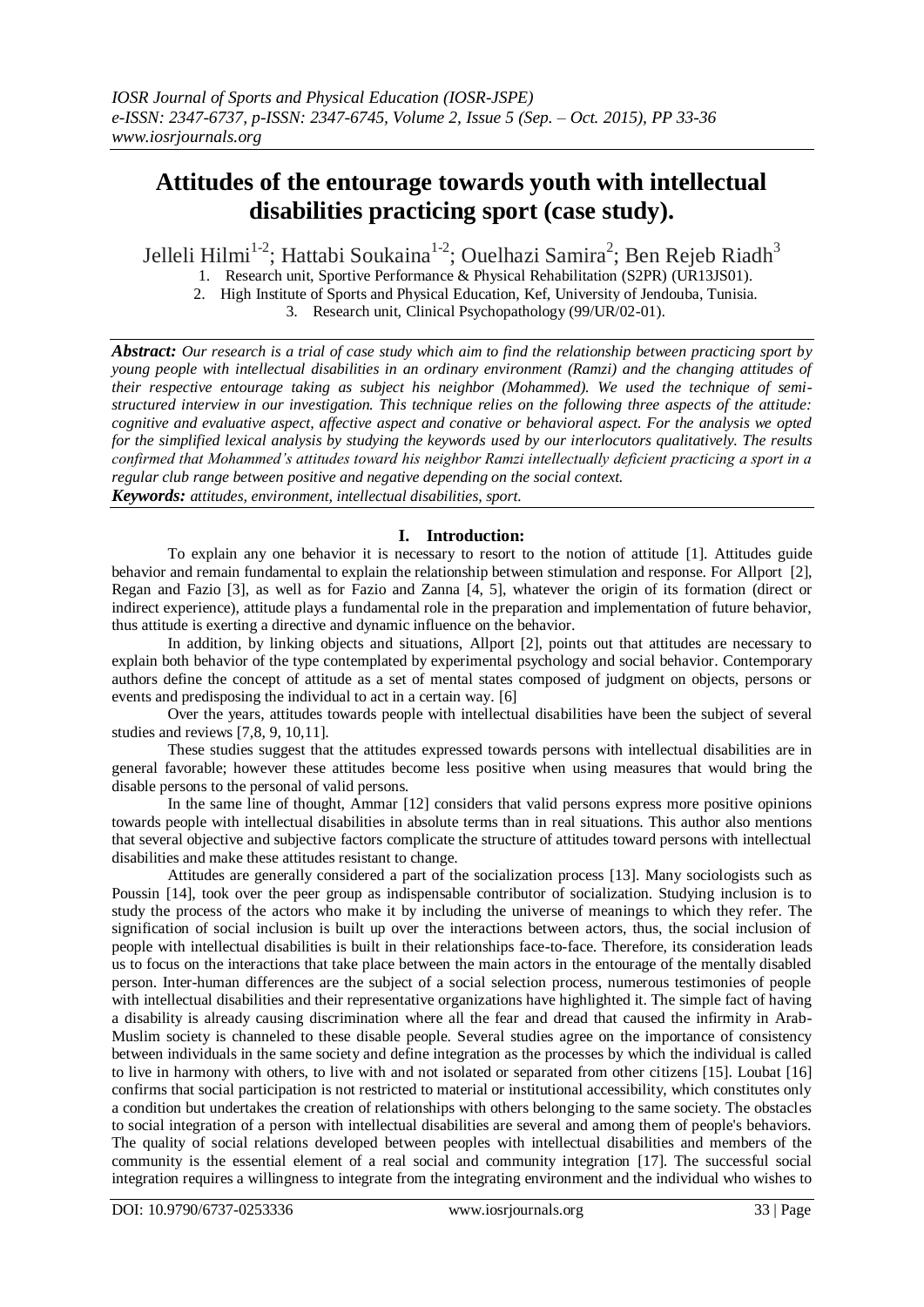be integrated simultaneously. Dumazedier [18] states the convergence of concepts of integration and adaptation by defining adaptation as the dispositif by which an individual enables to belong to a group and that integration is the mechanism by which the group accepts a new member. One of the main axes of the modified labeling theory concerns the sources and the consequences of stigma associated with mental disorder. It is based on the observation of discrimination affecting persons minted with mental illness and their families or their relatives. Link [19] indicated that the person labeled and treated as a psychiatric case undergoes a number of discrimination in income, employment, housing, health, etc., and will therefore be interested in the consequences of stigma and not its causes. So, how young people with intellectual disabilities operating in help centers for people with intellectual disabilities, and who are facing only their alike and deprived from the opportunity to participate in society can access the socialization?

In his book entitled from division to work, Durkheim [20] states the inclusive virtue of physical activities. Similarly Eberhard [21] and Massion [22] argue the contribution of sport and physical activity for the benefit of the disabled person at the fitness, learning sensorimotor functions and the social level. There are high expectations of the sport where other educational, employment or family policies failed. According to Gasparini [23], sport seems to allow the success of some peoples, despite ethnic, cultural and socioeconomic origins which are stigmatized elsewhere. Therefore, we strongly consider that ordinary clubs can provide opportunities for young people with intellectual disabilities to confront these mainly physical and social differentiations. The confrontation with the so-called 'normal' young athletes can promote the social integration of these young people with intellectual disabilities by erasing these distinctions, changing the attitudes of members of their neighborhood to no longer be marginalized.

#### **II. Method.**

In the present study we tried to evaluate the attitude of a neighbor of a young person with intellectual disability practicing sport in an ordinary club. Our interlocutor "Mohammed" 28 years old valid person, a firefighter in Tunis city is the neighbor of "Ramzi" who is 22 years old athlete with intellectual disability and member of athleticism team Zitouna Sport (Tunisia) since two years. We used the technique of semi-structured interview in our investigation. This technique relies on the following three aspects of the attitude: cognitive and evaluative aspect, affective aspect and conative or behavioral aspect [5]. We met Mohammed for the first time late April 2014. We explained to Mohammed that we want to interview the neighbors of people with intellectual disabilities while mentioning that we already had the agreement of Ramzi and that of his father. Mohammed was ready to tell us what he knows about his neighbor Ramzi, however he wishes we ask him questions so he could respond to our requests.

Our analysis of the interview was based on syntactic units. The syntactic unit is a sentence or group of words of verbatim; it can be verbal or linguistic unit (the key words in a sentence), a lexical unit (key words, adjectives, verbs, nouns ...) or psycholinguistics unit (ways to say, intonation, interjections ...).

## **III. Results.**

In this research we opted for the simplified lexical analysis by studying the keywords ("Ramzi": name of the person with intellectual disability, "we" and "Normal") used by our interlocutor qualitatively.

We conducted a double coding that considers both the phrases and keywords in these phrases. First we have fully coded text into a sequence of sentences including a subject, a verb, a complement or a group of words, and then we spotted Keyword searching those that are equivalent or synonyms. Results are mentioned in the following table :

|        | Frequency | Belonging | Not belonging |
|--------|-----------|-----------|---------------|
| We     | 36        |           |               |
|        | Frequency | Valid     | Deficient     |
| Normal |           |           |               |

#### **IV. Analysais.**

It is certainly the psychoanalysis which opened the way to the study of pre-nomination compared to the unconscious. During the interview, the interviewee cited several times (18 times) the name of his neighbor "Ramzi" (the person with intellectual disability). The multiple enunciation of the name of his neighbor with intellectual disability informs us about the nature of the positive emotional relationship between Mohammed (the interviewee) and Ramzi. Through the enunciation the name of his intellectual disability neighbor, our interlocutor does not only consider Ramzi an identifiable individual and separate entity but as a sociable person who can build relationships with those around him and his environment. Baptiste [24] considers the name of a child as a social address. Through this pre-nomination of his intellectual disabilityneighbor, Mohammed humanizes, individualizes Ramzi and asserts his identity [25].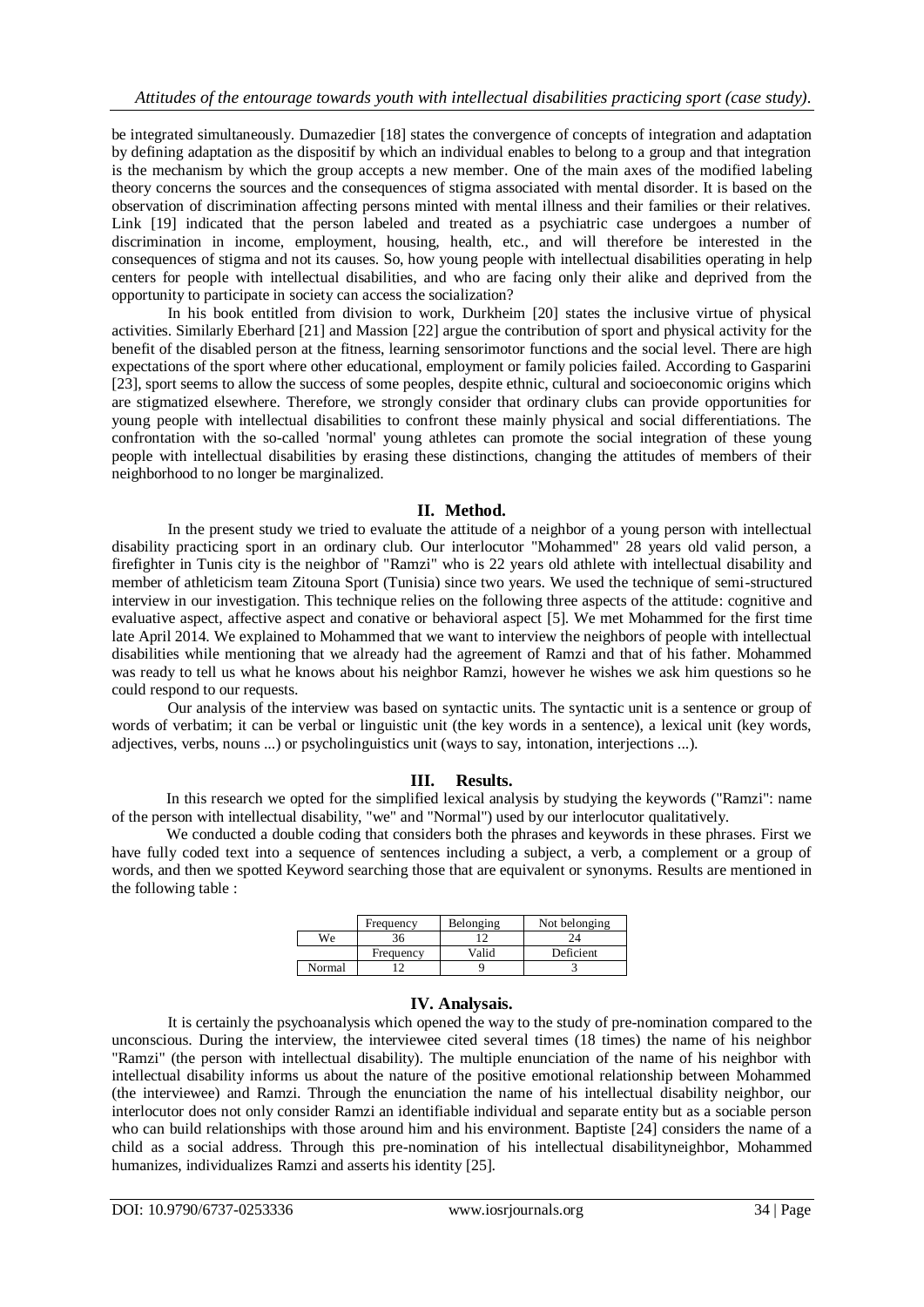In this line of thought Ben Rejeb, [26] in the second part of a chapter entitled Contes, first names and culture in the Maghreb goes on to say that "The child who has a first name is a child project manager " and considers that the name" reflects the life of the individual by placing him in a complex network of family, social, religious and spatiotemporal l relationships. The first is relative to family and social combinatory. The act of naming allows to enter the child in the order of human relations, and subsequently to situate him socially.

Social exclusion refers to an idea of desocialization. Goffman [27] uses rather the concept of "stigmatization" based on a lack of belonging to society or social group. Persons who have a disability are particularly prone to stigmatization that can be explained in part by the fact that people deficient does not correspond to the social average or to the "standard". Social integration is based on the links formed between individuals and their relationships with each other. According to Barbusse and Glaymann [28], social integration procreates a sense of belonging to the group and allows a normal life in a society.

In his speech on several occasions Mohammed used the nominal pronoun "we" for example when he says "We're neighbors! We go out together. The use of "we" which sometimes means the group of which his intellectual deficient neighbor (Ramzi) is part, indicates that our interlocutor has awarded to Ramzi a sense of belonging to a group of young people called 'normal' neglecting his "abnormality".

The difficulty for the person with intellectual disability, as Goffman [27] accurates, is to feel and to monitor performance to avoid being too quickly labeled "disabled".

Faced to the so-called "valid" to their abnormality, deficient children are floating between two contradictory attitudes: either to hide their difference or to unveil it [29].

In meeting, the so-called normal or valid person tends to overvalue the actions of stigmatized person as if he was more deserving than another normal person. It is often agreed that the more people know each other, the more prejudices falls and this gives way to sympathy.

During repeated encounters the stigmata collapse, the frame becomes more personal and we can thus access to the others intimacy. This familiarity helps break down the attributes that stigmatize as notifies Goffman [27]. This explains the identification that Mohammed tries to attribute to his neighbor with intellectual disability by the use of the nominal pronoun "we." However, in some cases this is impossible because these attributes take too much space. Moreover, we must emphasize the weight of the society on the look that we can carry on disability. For Goffman [27], "whatever our relations with strangers or intimate, we always see the society introduce its finger unsparingly, coming until then put us in our place", which explains the use of the nominal pronoun "We" by our interlocutor, but this time in another context that refers to the group of young "normal" to whose "Ramzi" intellectually deficient neighbor is no longer one of them or no longer allowed to be one of them. Therefore we cannot imagine that we can simply move from one stage of categorization and concealment to a stage of acceptance and openness that Goffman [27] calls the notion of "continuum of relationship".

To assign a category belonging to a person we need to agree on the quota of attributes that it is common to find in such category of being. In other words, the standard is a set of criteria specific to the category to which people are attached. The standards discussed here are applied to identity; to the person this makes them a special type [27]. Through the connotation of "Normal", our interlocutor in some sequences of his verbatim no longer considers his intellectual deficient neighbor as intellectual impaired person but as a valid one. By linking anomaly and abnormality, Mohammed request on the fact that other people consider his neighbor as deficient despite that he shows no anomaly. Through this representation built on intellectual disabilities and his behavior, Mohammed tries to get his neighbor to feel and behave as a valid or "normal" person. According to Goffman [27], it is assumed that the more stigmatized individual is allied with normal, the more he comes to be conceived not stigmatic.

"We advise the stigmatized individual to consider himself as a human being as complete as anyone who, at worst, is excluded from what is, ultimately, no more than a field of social life among others. He does not represent a type or a category, he is a man" [27]. The use of "normal" by our interlocutor in his verbatim is not always in favor of his neighbor with intellectual disability. On the other way, in some sequences of the interview Mohammed puts limits on this representation on intellectual disabilities for example when he says "even I'm normal ..." and replace his neighbor in the category of persons with intellectual disabilities.

This change in behavior and performances is confirmed by Goffman [27] which considers that since it appears that normal peoples act politely with the stigmatized individual as if his disability did not count and as, on the other hand, the stigmatized individual tends deep inside to estimate himself, as normal as anyone, he can miss the occasion, and believe to be more accepted than he is.

The real character of a good adaptation is soon evident. This is to ensure that the stigmatized individual accept himself cheerfully and spontaneously as essentially identical to normal, while standing voluntarily away from situations where they might demonstrate tolerance they usually stay in their craw [27]. This good adaptation is based on what Goffman [27] calls "phantom acceptance". And a ghost acceptance is based on a normal phantom.